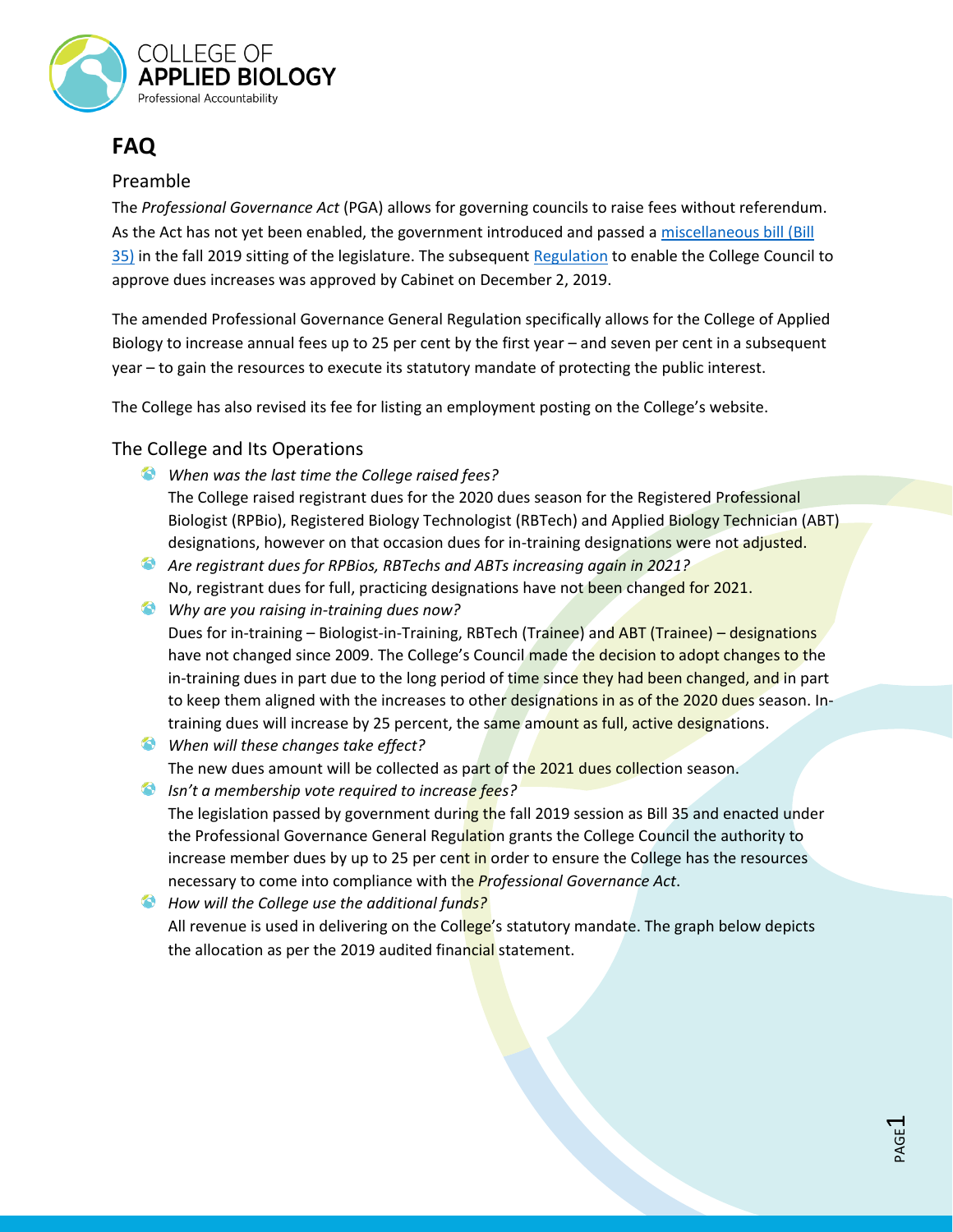

#### **COLLEGE OF APPLIED BIOLOGY BUDGET 2019 - EXPENSES ALLOCATION TO**



*Figure 1 – College of Applied Biology 2019 budget, from Business plan 2019; 2020 budget is atypical due to effects of coronavirus pandemic*

#### *Can I defer payment for a few months?*

Members are obligated to pay their dues by the dues deadline in order to avoid losing their status in good-standing and to avoid risk of removal from the register. The College begins taking dues payment in October and payments made after December 31 are considered late; the College does not have a mechanism to allow for payment plans.

While a member can choose to "defer" payment until later, what they would be doing is choosing to pay their dues late, and they would then be subject to a late fee and to the risks mentioned above.

*What happens if I do not pay?*

Failure to pay the annual dues after receiving written notice of impending suspension will result in a member being suspended from the register and losing their right to use their professional title as provided by Rule 10.8 in the *College Rules*. Reinstatement to the College would be subject to payment of outstanding fees (including a late fee and administration fee) and any other measures set out by Council via the Registrar's office as per Rule 10.11 in the *Rules*.

#### The Dues Increase

*What's your authority to do this?*